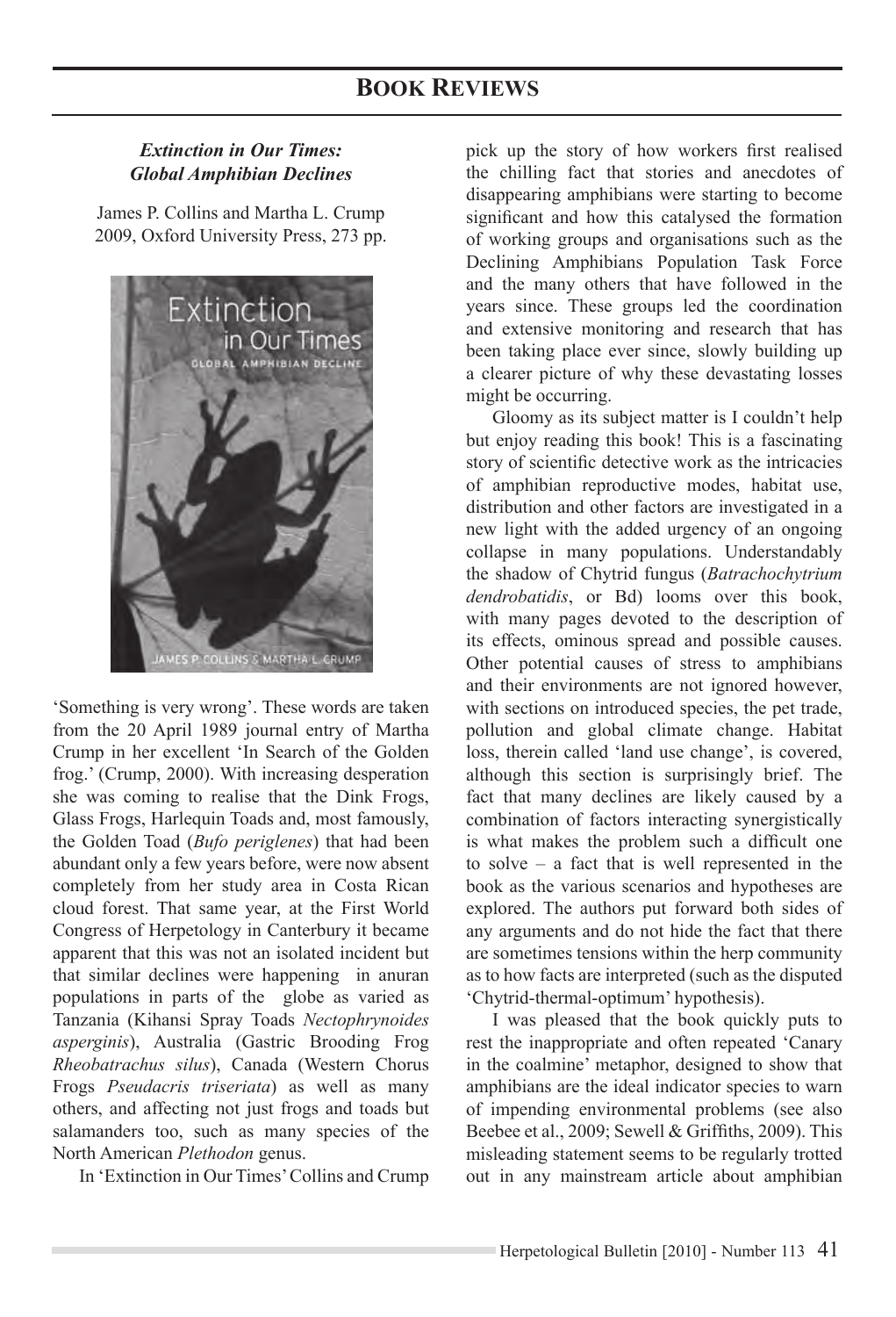#### Book Review

extinctions when one would actually think the deployment of straight facts would suffice  $-$  the disappearance, 'forever', of any animal is surely enough to grab attention? Fragile and sensitive skin notwithstanding, I think a 350 million year tenure on earth to date is testament to a certain amount of resilience for our humble amphibians!

This is not a despairing book resigned to the inevitable loss of all of our amphibians but more of a review of the progress that specialists, and importantly, not only herpetologists, but also experts in many other disciplines such as climate change, toxicology, ecology and policy have made in documenting current threats and supporting education and funding. It serves as a summary of the current status of our collective knowledge of the problem and a timely reminder to all that are not actually engaged in researching and mitigating the issue that this is not a problem that will resolve itself. In fact the book ends with the phrase 'one mystery yields another' – in other words, although we have discovered much and made steps toward understanding and combating the range of problems we have also opened up new avenues of thought and with it new puzzles to solve. Among these problems is the issue of an increasing reliance on maintaining threatened species in captivity (albeit forced by circumstances, to ensure at least some survival). This becomes a problem when an amphibian is unable to be reintroduced into a safe and disease free natural habitat until further discoveries are made about Bd, its life history and the possibilities of producing animals from captive stock with immunity or reduced susceptibility.

Anyone with an interest in our planet and its wildlife will be able to grasp the importance of these events and even if not an avid herper themselves will be able to see that the title could refer to a number of different taxon groups in the

 $\forall$  very near future – mammals being one of them. We are watching species drop out of existence before our eyes, not just in one place but across the globe – and there is a very good chance that we are at least partly to blame. This book is not an epitaph for amphibians worldwide, but a quietly inspirational reminder that there is a major problem. However, it is one that can hopefully be solved with continued focus and funding.

This book understandably does not provide answers to all the problems of amphibian declines and extinctions but it certainly illustrates in a clear, readable and not prohibitively scientific way how the race to get to the bottom of the problems is well under way. There have been many papers published on amphibian declines in recent years and keeping anywhere near up to date has been a tall order. This book provides a very welcome synthesis in drawing together different strands of current research and investigation to date. I sincerely hope that a second volume can follow in time and that the message will be a positive one.

### **REFERENCES**

- Crump, M. (2000). *In Search of The Golden Frog*. Chicago: University of Chicago Press.
- Beebee, T.J.C., Wilkinson, J. & Buckley, J. (2009). Amphibian declines are not uniquely high amongst the vertebrates: Trend determination and the British perspective. *Diversity* **1**, 67-88.
- Sewell, D. & Griffiths, R.A.  $(2009)$ . Can a single amphibian species be a good biodiversity indicator? *Diversity* **1**, 102-117.

### GARY POWELL

*c/o Amphibian and Reptile Conservation, 655a Christchurch Rd, Boscombe, Bournemouth, Dorset, BH1 4AP.*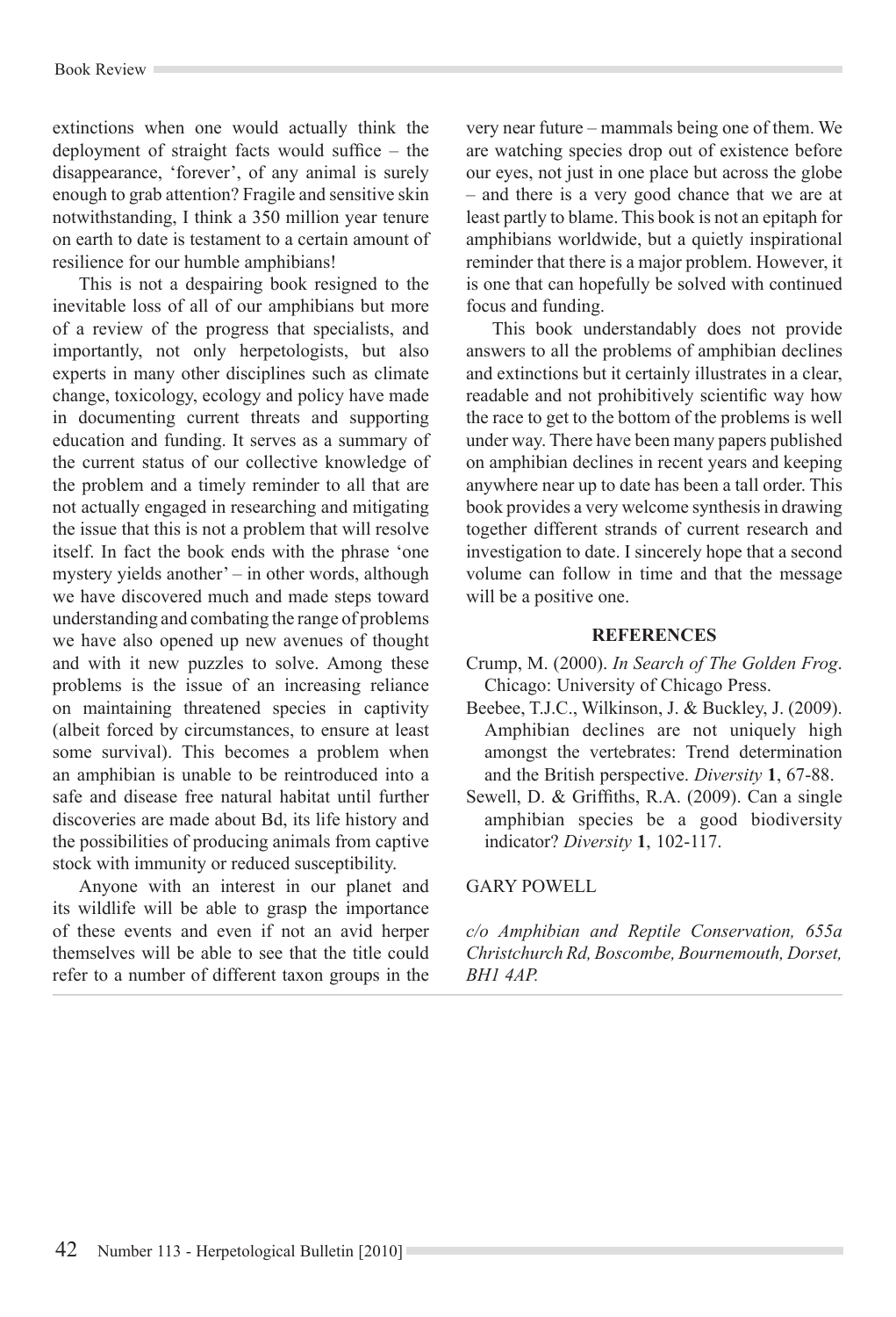# *Parasitology in Snakes, Lizards and Chelonians: A Husbandry Guide.*

Paul Schneller and Nikola Pantchec 2008, Edition Chimaira, Frankfurt am Main, 203 pp.



'Parasitology in Snakes, Lizards and Chelonians, a Husbandry Guide', by Paul Schneller and Nikola Pantchec is a 203 page hard-bound text that was translated from the original German by Dr. Nina Norden. The reviewer considers this a beginner's text for this subject material covered in this book. The guide is divided into four sections (chapters) that run together one after the other: 1. General Parasitology in Snakes, Lizards, and Chelonians; 2. Specific Parasitology in Snakes, Lizards and Chelonians; 3. Zoonoses; and 4. Glossary.

Section 1 covers detrimental effects of parasites, the need for parasitological examinations and correct sampling, quarantine enclosures, terrarium decontamination, treatment of parasitic diseases, and recognizing health problems in reptiles. Several typographical errors can be found here and throughout other portions of the book due to the translation. They are minor points but should be mentioned. The photographs of parasite eggs and

oocysts are occasionally out of focus, but overall they are generally good to excellent in quality. Occasionally a figure does not match with the statement made in the text. For instance, the authors state on page 31 "Dosage and duration of treatment must be agreed between reptile keeper and skilled veterinarian (fig 1)". Figure 1 is that of a Russian tortoise with a pharyngostomy tube for food and drug administration.

While there is an extensive table of antiparasitic drugs, no dosages or frequency of administration are provided. Potential toxic effects should have been included. Disinfectants are also mentioned within the text but recommended concentrations and more detail on how they should be used is needed. Terrariums are commonly used for small reptiles in Europe while in the US cages or enclosures of reptiles tend to be less intricate. Good information is provided on how to manage a terrarium. On page 14, the authors state that "Reptiles kept in captivity are often infected with parasites and the resulting parasite-disease can lead to severe health problems". However, today we see that more and more reptiles are being captive bred and overall fewer parasitic diseases are being seen. Some persist and some have even intensified as a result of captive breeding practices, but in the reviewer's experience there has overall been a decline in captive bred reptiles. This is not the case for those reptiles that are still being imported from the wild. On page 15, the authors state that "Reptiles held in captivity are more susceptible to parasite infection than wild reptiles." The reviewer is unsure of the point the author is trying to make. Possibly what is meant is that wild caught reptiles with parasite infections are more susceptible to detrimental effects of the parasites. Susceptibility to infection should remain the same. whether in captivity or the wild. Prevalence of infection will vary.

Comments in this chapter and elsewhere in the book about detrimental effects of oxyurids on the host may be more speculation than actual fact. There are few reports in the literature concerning detrimental effects of oxyurids in reptiles. Some clinicians consider them normal fauna of the colon of herbivorous reptiles and do not administer parasiticides to make them oxyurid